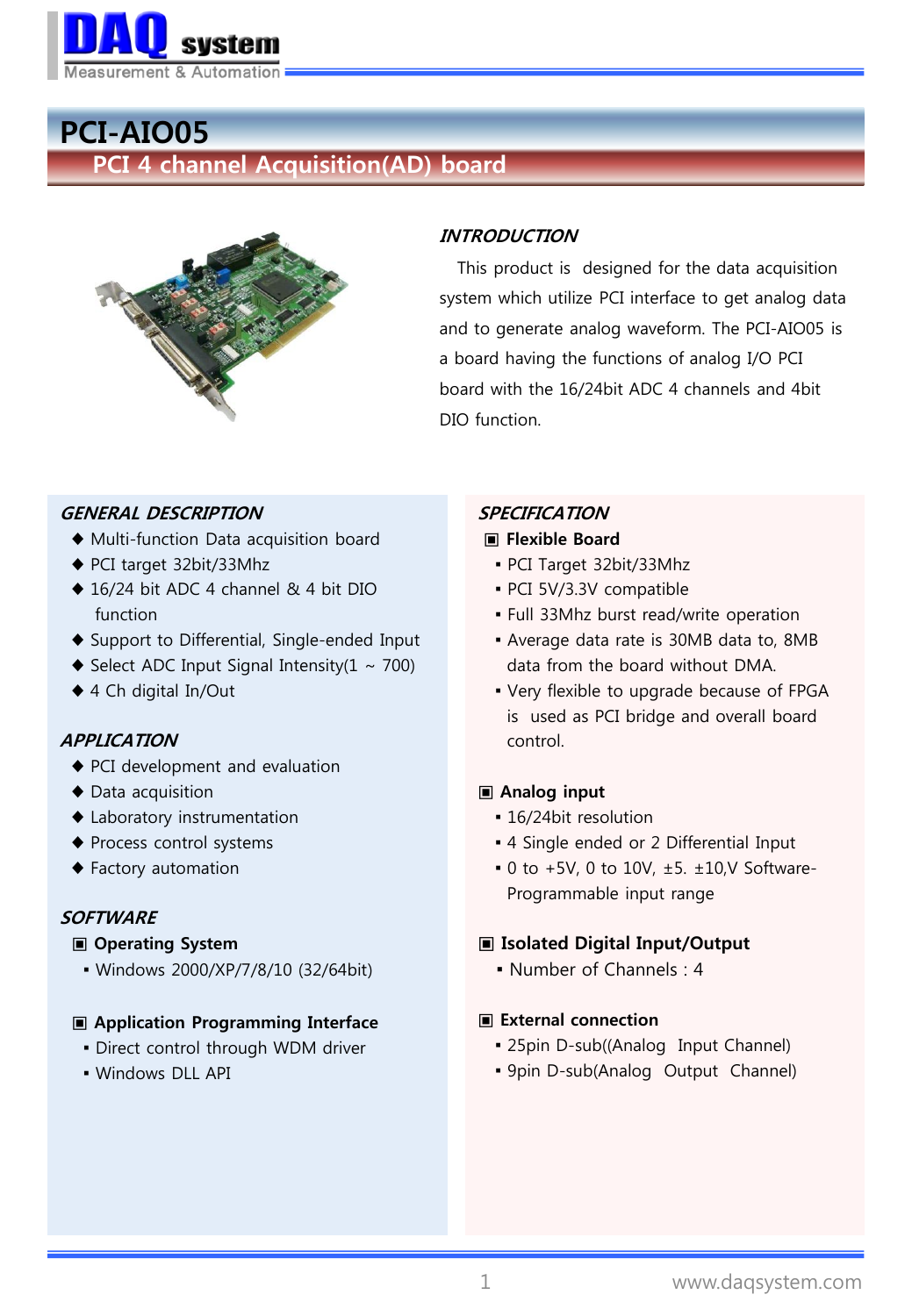



### PHYSICAL/ENVIRONMENTAL

#### ▣ Dimensions

▪ Dimension (not including connectors) : 175mm x 95mm

#### ▣ Temperature

- 0 to 70°C, Operating
- -20 to 80℃ Storage

#### ▣ Relative Humidity

• 20 to 80 percent, Non-condensing

#### ▣ Power Requirement

 $-$  +5VDC( $\pm$ 5%) at Max. 1A